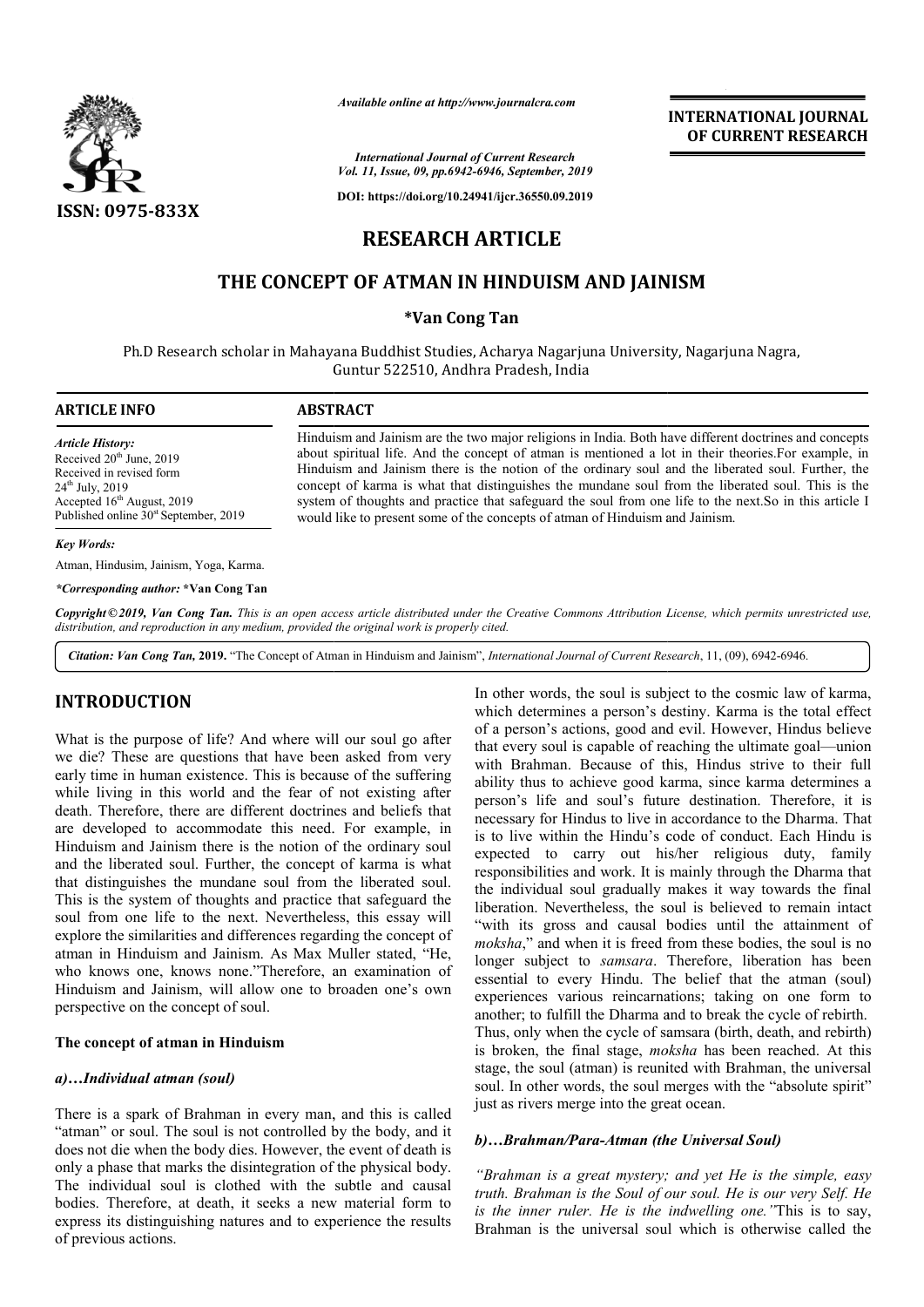"ultimate reality" is "mostly unseen, hidden to the senses, and even to rational thought." However, he is omnipresent, which means he is everywhere; he is in every sentient being's innermost self or atman. Many scholars have described Brahman differently. For example, Sivananda describes Brahman as "smaller than the small, greater than the great... It is the Soul of the ant…the Soul of the elephant. It is the Soul of the universe. It is Over-soul too. It is the Soul of the sinner and also of the saint. It is the Soul of the soul; it is the Supreme Soul. It is the Supreme Purusha. It is Chaitanya." Bowen in his book *Themes and Issues in Hinduism* illustrates *Brahman* as, "the one eternal, all-pervading and all-transcending principle of the universe and all creation." In the Upanisad, the Brahman is described as:

Does not move and yet is faster than mind; it is far and yet near; it is outwards and yet inwards to us. Those men who take to the life of action (*karma*) are ignorant and enter the worlds of darkness; but they also who give up action and take to meditation on gods go to the same worlds. One should overcome death through action and attain immortality through meditation. The moral is that through action we purify our minds, when only meditation will succeed. The passage above insisted that, Brahman is conceived of as having many attributes, functions, forms, manifestations and names, one and many, form and formless, immanent and transcendent, male and female. At the same time, it is the oneness of all bases and multiplicity. The mystery of this lies behind ignorance and maya (illusion), the veil that stops human from seeing all these aspects/features of Brahman from within themselves. In other words, Brahmin is within the reach of all.

### *c)…The process from atman (individual self) to the Brahman (universal self)*

The true goal of a Hindu's life is to get back to the source from which one came. That is to reunite with Brahman (the universal soul) the ultimate reality. Similarly, just as all leaves will fall to the ground and all rivers will flow back to the ocean, atman, the individual soul will merge with Brahman the universal soul. According to Sivananda, the sole object of life is the attainment of self-realization or absolute freedom. The aim of man's life is to unfold and manifest the "true self" which is eternally existent within him. Thus, to lose all sense of distinctive personality, discrimination and prejudice, unveiled Maya (illusion) and be dissolved in the Universal self. From this, the soul can attain the attainment of the Infinite Life, and it is the supreme purpose of finite life.This goal can be achieved through various types of yoga, *karma yoga, jñāna yoga, or bhakti yoga,* which are Hindu ways of life. The first way of life is *karma-yoga*, the way of ethical action. The second way of life is *jñāna-yoga,* the way of knowledge*.* The third way of life is *bhakti-yoga,* the way of devotion. In the Bhagavadgita XII.8—1 1:

Fix your mind on Me only, place your intellect in Me, [then] you shall no doubt live in Me hereafter. If you are unable to fix your mind steadily on Me, then by abhyasa-yoga [repetitive practice of withdrawing the mind from material objects] do seek to reach Me. If you are unable to practise *abhyasa* even, be intent on doing actions for Me. Even by doing actions for My sake, you shall attain perfection. If you are unable to do even this, then taking refuge in Me, abandon the fruit of all action.

In other words, the way of life is the way man idealizes his life to realize a value, in this case it to attain moksha. As Rodrigues exemplifies, "Yoga itself may be understood as meaning moksha, because yoga refers to both a spiritual path to Selfrealization and its goal."

### *Karma yoga the path of right action*

Karma literally means action and result, but it also includes the subtle forces which are understood to be generated by all voluntary actions, and which are seen as capable of producing results in the future. It is karma that bound the soul to birth, death and rebirth samsara. The concept of *karma* can be basically understood as the moral ethical sphere of the physical law of causation. It implies that all actions, from small to big; from subtle, latent or gross, have the potential to engender future results. Just like an apple seed, when it is sown in the ground, it has the potential to grow into an apple tree and produce apple fruits. Every action, physical, verbal or mental, literally gives rise to immediate effect. Likewise, it intrinsically creates an impact on the refined body, which bears the fruit in due course. This result, all depends on the nature and quality of the action. Moreover, it is exemplified by the *Brihadaranyaka Upanishad,* from what one does, that is what one becomes. Therefore, if one does well, one becomes righteous, if one acts badly one becomes evil. To put it simply, a good action bears pleasant results, a bad action bears dreadful consequence.

Therefore, to attain moksha, right conduct is quintessentially important. This is the *karma yoga path*, is the way of ethical action. This moral path is taken up by Hindus as "religious rituals."This is done by living according to the dharma and fulfills the obligation so that the self would attain liberation and union with Brahman. Bowen in his book *Themes and Issues in Hinduism* explains that action carried out for the reward of its fruit in the form of pleasures and pain chains a man to the world. Only when action is produced without attachment, without interest of its fruit, that a man is free from the world.This is to say, by nonattached action, man can completely exhaust all karma and liberate the soul from the gross body, release it from samsara and merge with the infinite self—Brahman.

#### *Jñāna***-***yoga* **the path of knowledge (wisdom)**

The second way of a Hindu's life is the way of knowledge, *jñāna-yoga*. This is a conscious way to recognize Brahman and fuse with the Supreme Being through one intellectual mind. This is a Hindu life's ideal, and to many, it is the primary way. Consciously, one should have knowledge of his *atman* (soul/self) to be able to purify it thus to have communion with Brahman. There are different ways that one can purify it. Through ethical action, one purifies the mind, reason and the soul. Through devotion that is love of God, and surrender to him enable one to raise above the ignorance self. However, if one was to think deeply, the course of action and the way of devotion is the way of knowledge. In other words, through knowledge, one carries out devotion and right conduct for salvation (moksha). According to Sivananda, "You are really an Emperor of emperors, but you have become a beggar on account of various desires." This is to say that everyone has the spark of Brahman, but is ignorant and does not realize that nature themselves. Thus, the "Destruction of root ignorance (*mulavidya*) is the destruction of finitude and the attainment of infinitude." It is the knowledge (*jñāna*-*yoga*) that allows us to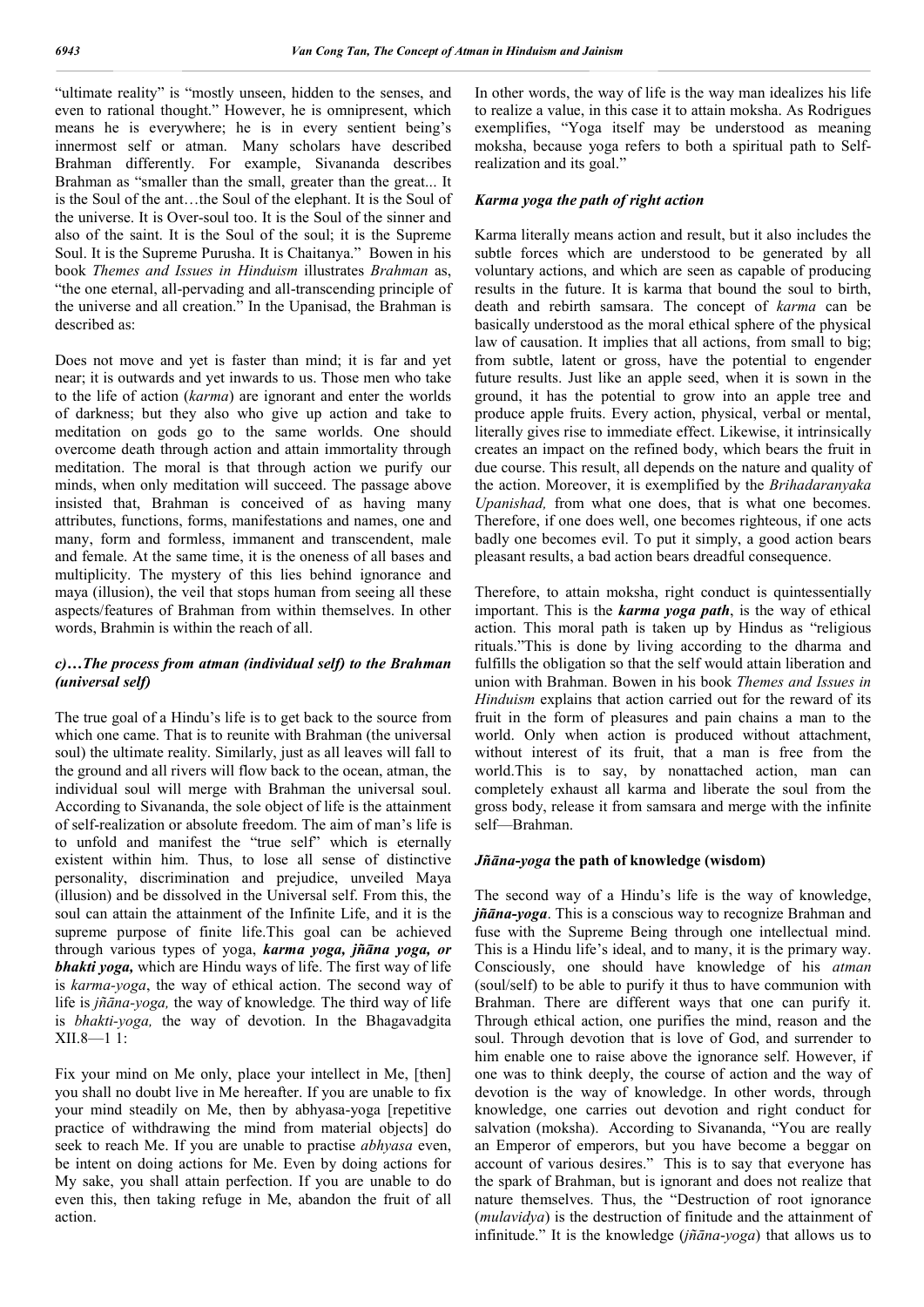unveil maya and eradicate ignorance. However, "One should remind oneself that the way of knowledge is not the way of intellectual convictions or beliefs, but that which reveals the deeper levels of [one] being itself, of [one] finite "I am," and so of [one] existence."

In as much as it has been said above, *jñāna-yoga* is a path that is designated for philosophers and thinkers. These are people who do not believe in faith or accept other powers as a grace to substitute for their personal realization of the highest truth. Therefore, daily rituals such as devotional singing, offering flowers and fruit are not for them. Instead, they only value reasoning and logic as the method of searching the truth. Basically, their rational mind wants to disclose the puzzle of existence and experience the Reality, that is to gradually fuse one with the Universal Being (*brahman*). Thus, "the quest is for the realization of the inner self (*atman*) and for identifying it with the Universal Self (*paramatman*)," are predominantly on the self-effort.

In sum, *jñāna-yoga* is held in especially high regard by early Hindu philosophers. By others, this path has also been interpreted as involving the study of religious teachings on liberation. It is important to know that although the word *jñāna* is literally translated in English as knowledge, in the context of *jñāna yoga*, "It refers not merely to mundane intellectual knowledge, but to a transcendental 'knowing' of the Absolute, which is a deeply experienced truth, and which provides meaning to the facts and data that constitute our gathered information about the world."

#### *Bhakti yoga the path of love and devotion*

The third way of life is the way of devotion *bhakti yoga*. This is the way of love, and service to God. It is a total contrast to karma yoga, the course of voluntary action, which is to perform an act and not adhere to its fruit. But how can the common man act without attachment to and concern about the results? It is also, totally opposite to *jñāna-yoga* because it relies on other powers instead of self-power. It is the way of faith, by having faith in God and completely surrendering to God in love and devotion. Thus, a question is raised as to how devotion and love lead to moksha? In relation to this, a well-known Hindu philosopher, Ramanuja explains as follows:

…one's dependence on God leads to an acknowledgement of God, as the only object worthy of adoration, and to a loving and unbroken remembrance of God (*dhruvasmrtih*). This attitude of intense love and self-surrender (*prapatti*) towards God, when combined with the performance of obligatory rituals, pleases God whose grace (*prasada*) brings about the final liberation of the soul. Through grace, ignorance and karma are destroyed and the soul comes into immediate knowledge of God.

In simple terms, through bhakti yoga, one always thinks and remembers God. By sincerely thinking of God, one will carry out rituals according to the dharma of God. From this action, God blesses with grace that destroys ignorance and karma and allows one's soul to comprehend to be united with Brahman the universal soul. Furthermore, emphasis by another wellknown Hindu philosopher Madhva is that, "liberation of the [atman] is neither through knowledge nor through works, but solely through the grace of God (*Isvaraprasada*)." This is because, "Bhakti-yoga teaches [one] how to love, without any

ulterior motives, loving God and loving the [virtuous] because it is good to do so."

#### **The concept of atman (Jiva) in Jainism**

#### *a)…The ordinary atman*

According to Jain's teachings all beings have a soul, that is to say, from Celestial beings, humans, the inhabitants of the underworld to animals and plants. In general, the term for soul in Jainism is *jiva,* which means live. It is also synonymous with the term *atman* as soul or self in Hinduism. Jain believes that each atman is eternal and not connected to any other atman in anyway. Thus, when the atman attains moksha (liberated) it does not merge to anything big or superior. This is because Jain does not believe in the Supreme Being— God the creator. However, atman the soul is connected to karma. Karma is the interaction between matter that sticks to the atman and hides or obscures it from its true essence. In other words, "Jiva or atman, so long as it feels desire, hatred and other attachments, and is fettered by karma, undergoes continual reincarnation."

However, to Jain's understanding, atman itself is flawless, unchanging, self-contain bliss, perfect knowledge in nature, but because it is stuck to the matter that prevents it from liberation. As Stevenson put it, "The jiva which suffers or enjoys the fruits of its deeds, and then, in consequence of the karma it has acquired, goes through the succession of rebirths, and finally, obtaining freedom through the destruction of its karma, soars upwards to moksha." However, according to Dunda's explanation, the way to liberation is through:

[The] path of self-discipline that can progressively effect the "warding off" (*samvara*) of the influx of new *karma* and the "wearing away" (*nirjara*) of that *karma* which has already been bound. When a human being…destroys the harming *karma*s through the fire of asceticism (*tapas*), he gains pure omniscience and becomes an omniscient *kevalin…*When the karmically dictated period of life reaches its end, the *jiva* leaves its human shell to gain liberation (*moks*h*a*) and moves in one instant to the roof of the universe, where it dwells in a state of pure energy, bliss, and knowledge along with but separate from all the other liberated (*siddha*) *jıva*s. Thus, to liberate the soul, one must disassociate from matter and renounce worldly attachment. From this, the new matter then stops sticking to the soul while the old matter will decay away. In sum, the soul will be free from bondage and gain liberation by asceticism.

#### *b)…Atman the liberated soul*

According to the book *The Heart of Jainism,* Stevenson elucidates, "When the atman is freed from all bondage to karma and has passed for ever beyond the possibility of rebirth, it is said to have attained *moksha* or complete deliverance." In general in an Indian context, a person that has got rid of all karma, bondage, and attains moksha is called a Siddha or perfected. Importantly, in Jain's concept, "only a human being can directly become a Siddha." Furthermore, in Jainism, there is a more specific term used for those who have gained deliverance. The original term was *Tirthakara* or *Tirthankara*, as to denote those who have crossed the ocean of worldly illusion (samsara) or reached the farther shore of deliverance. Jains believes that, when one is liberated, the atman (soul) rises to *Ishatpragbhara,* which is heaven. There is no further contact with the world. It's living together with other liberated souls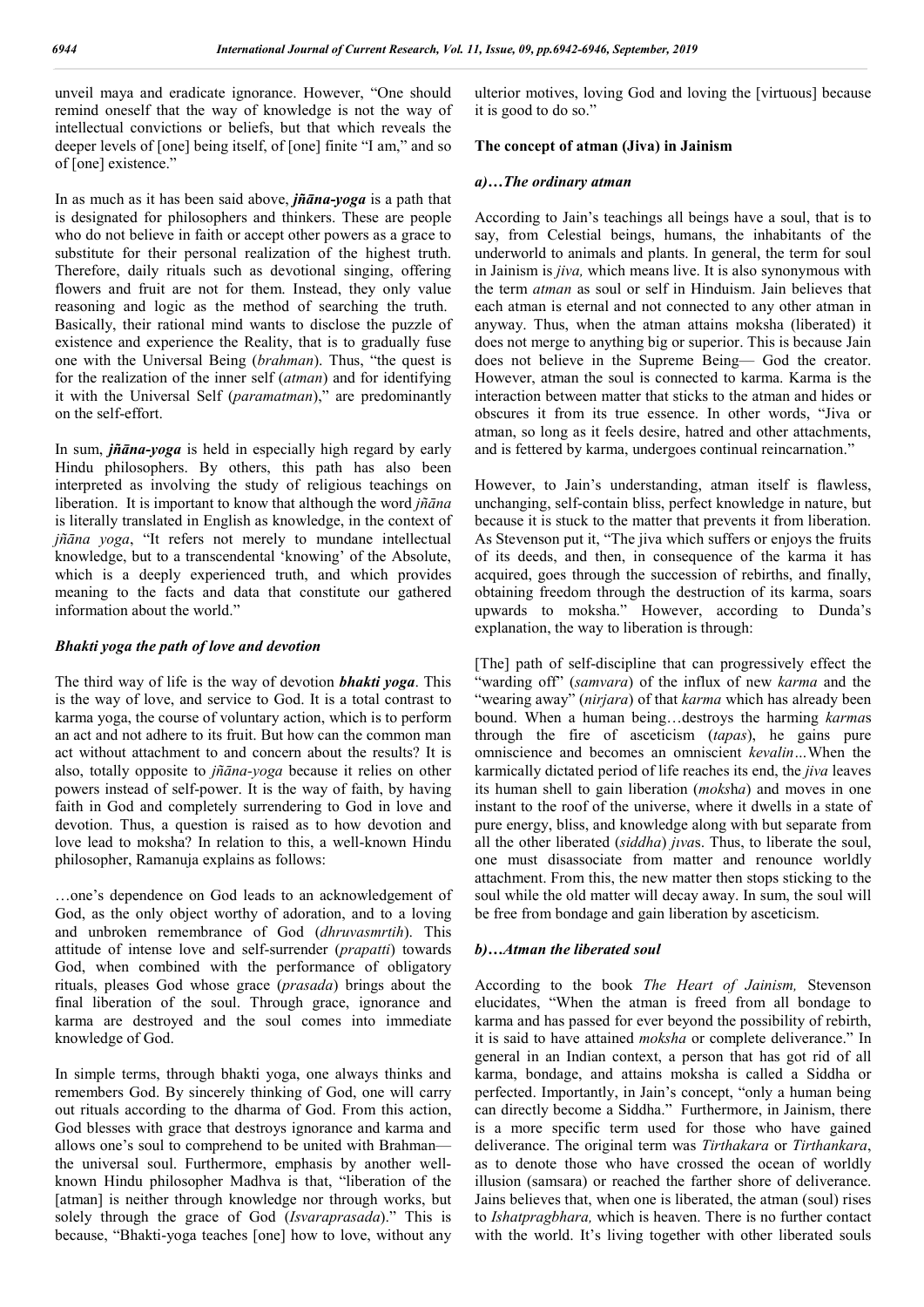but as separate identities. In other words, once the atman is liberated it is no longer subject to birth, death, and rebirth; instead it transcends to heaven and lives there eternally.

### *c)… The process from atman (Jiva) to liberation*

All of Jain's teachings, practice and belief can be expressed under a concise heading "*Ratna Traya" The Three Jewels. This*  is namely, *Samyak Darsana-right faith, Samyak Jnana-right knowledge, andSamyak Caritrya- Right conduct*. Right Knowledge is, in fact, supremacy of the Jaina creed; this is the first gem one must obtain before any other gems can be comprehended. It is only when Right Knowledge is gained before a man can know what virtue is, and what vows he ought to keep. The gem that comes after right knowledge is "right faith"; for unless one believes in what one knows, one must have faith in what one follows (Jain doctrines and practice) will deliver one to the other shore. As Stevenson put it, "*Samyak Darsana* stands for true faith and insight into the great Jaina doctrines and scriptures." In other words, it is like the number, which, standing in front of the ciphers that follow it, gives them value. In a similar way, without faith all conduct is worthless. Nevertheless, it is right conduct that is the most powerful gem; it is the essential tool that delivers one to the other shore, from samsara to moksha. One may argue that, There may be Right Knowledge and Right Faith, but if these are not accompanied by Right Conduct, all are worthless. To the monk Right Conduct means the absolute keeping of the five great vows. His conduct… should be perfect, or Sarva-caritrya, for he must follow the conduct laid down for him in every particular [way]...

In sum, right-faith can be understood as having a clear view point and belief so as to realize that one is stuck in samsara and cannot get out. Right-knowledge is the correct understanding of *jiva, ajiva*, matter, karma and so forth. In other words, it is to comprehend Jain's teachings regarding samsara and how to get out or how to liberate oneself. Right-conduct is the principal practice; it is essentially the basis of what one Jain has to do such that of "*ahimsa*" to attain *moksha*.

### *Ahimsa-non violence*

Central to Jain *Ratna Traya (the three jewels)* is the ethical principle ahimsa, the word literally means non-violent. Ahimsa is an abstemious rule of absolute no killing such that not to kill any kind of life. No matter how low the life being may be. For example, "mendicants are required to abstain from all forms of violence to all six kinds of living organisms (earth beings, water beings, fire beings, wind beings, vegetable beings, and mobile beings)." The mendicant is enjoined to avoid both gross and subtle forms of violence. In other words, one should not cause harm to anything that has jiva or soul because it is violating the great ethical principle ahimsa. Jain monks go to the extreme in terms of practicing ahimsa. "Not to kill anything in the *Ekendriya* class, and hence refuse to touch water, clay, a clod of earth, fire, [and so on]." For survival to practice the dharma, they cannot of course help breathing air, but minimize the harm to as little as possible by covering their mouths with a cloth. This is to be worn all the time to prevent the killing of insect life in the air. Furthermore, Jain's monks do not snap their fingers, or fan themselves. Rather, a list of right conduct is prescribed as daily rituals. These are known as *avasyaka*, the six obligatory actions:

- 1. *Samayika*, a meditative attentiveness that pervades the mendicant's life.
- 2. *Caturvimsati*-*stava*, a hymn of veneration of the twenty-four Jinas.
- 3. *Vandanaka* or *guru*-*vandana*, a rite of veneration of one's mendicant leader.
- 4. *Pratikramana*, a rite by which a person ritually negates the karmic impact of words, actions, and thoughts.
- 5. *Kayotrsarga*, a form of standing meditation in which one mentally "abandons the body" in order to focus upon one's spiritual core, and
- 6. *Pratyakhyana*, a vow to perform certain karmically efficacious acts.

Practically, these six are all interweaving and interrelated. As a whole, these are obligatory actions with aspiration to create virtuous life. They constantly protect one against the many ways that can cause harm to the six kinds of sentient being (those that possess jiva). This decreases the mass of karmic coming in that binds the soul. Although, ahimsa is a very strict practice, it is impossible not to commit any harm at all. However, Cort insists that when one continuously courses in asceticism, it is believed to cancel the effect of old karmic influx and eventually release the soul from its fetters. In other words, by arduously practicing asceticism, the soul will gain liberation moksha. In a similar way, Stevenson says, Jain believes that it is also because of ignorance that stops the soul from liberation. And, to liberate the soul one must go through the way of asceticism and good actions so that one can annihilate ignorance. As one has done this, one again has "omniscience" and obtains infinite knowledge such that the mind can recollect all the births that one has gone through. Furthermore, the atman is freed from all bondage created by karma and has passed forever beyond the possibility of rebirth. Thus, it is said to have attained moksha or complete deliverance. In sum, Jain's process to moksha structure sounds like a descriptive framework of ethical value. However, there is much more in the religious practice. It is a prescriptive model for Jain's behavior. It provides a blue print for a Jain lives and behaves according to the ethical concept—ahimsa. The greater one commits to this ideology, the more one will use it to shape and inform one's behaviors. According to what has been said above about this ideology, the logical result of such commitment would deliver one to the other shore—moksha.

### **Conclusion**

To recapitulate, it is obvious that there are many points of similarities and differences in Hinduism and Jainism on the concept of Atman. They both insist there is a mundane atman and the perfect atman. This indicates that the human soul has the capacity to evolve from its impure states to that of a flawless state. That is ever-perfect, all-powerful and can transcend above the state of birth, death, and rebirth. Both, Hinduism and Jainism teach that ignorance and karma stop the mundane atman from its liberation. However, for Hinduism, this ignorance and karma can be destroyed through various types of yogas karma yoga, jñāna yoga, and bhakti yoga. These are basically Hindu's paths to moksha. On the other hand, Jain eradicates ignorance and karma by coursing in ahimsa, which is the way of non-violence and asceticism. Furthermore, Hindus believe that when the atman is liberated, it is then reunited with the universal soul Brahman. In contrast, for Jain, when the atman is free from all bondage, it transcends into *Ishatpragbhara* (heaven paradise) and lives there with other freed souls forever as separate identities.